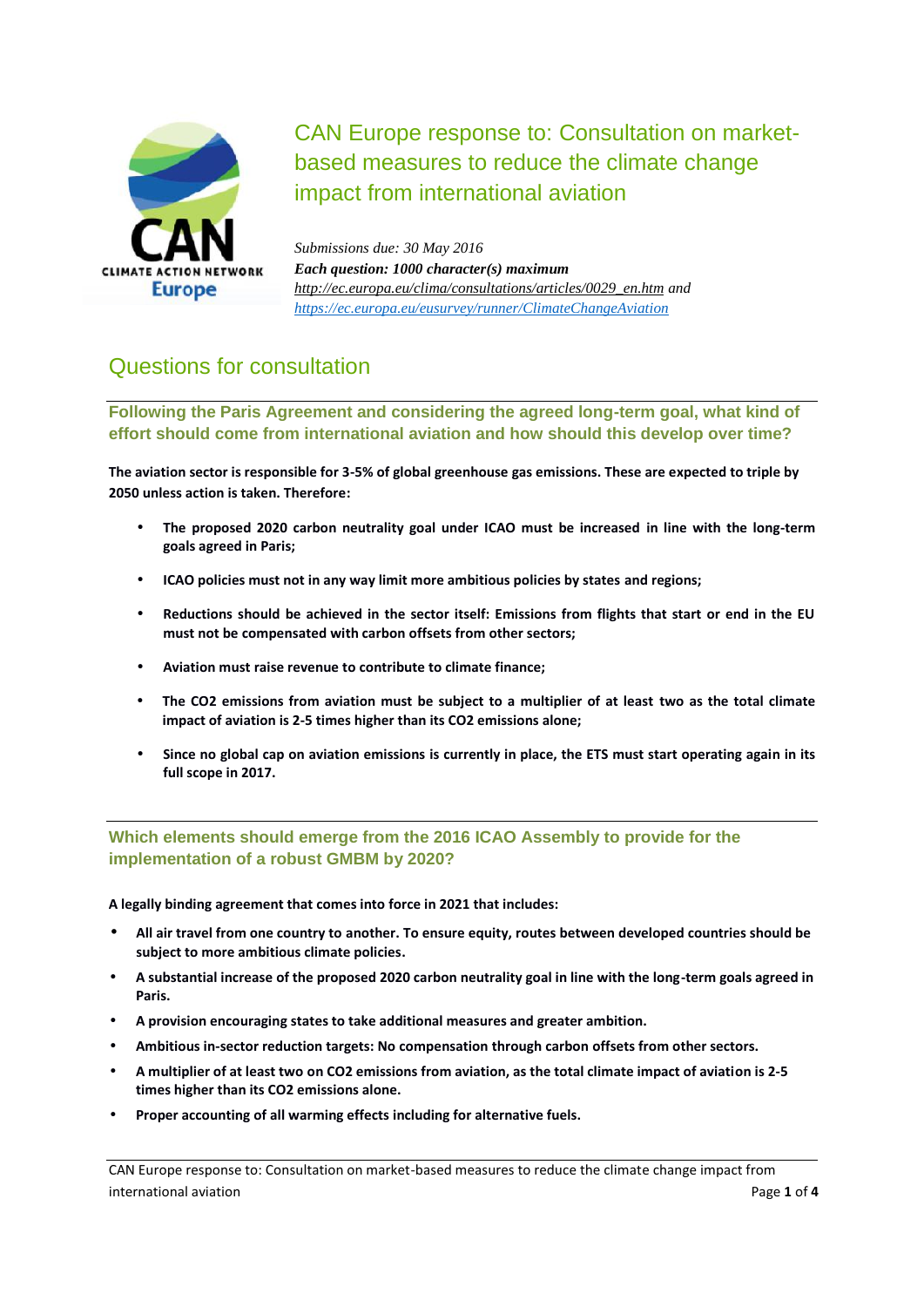**In what ways could action being taken by countries and groups of countries to achieve their respective climate goals, notably by addressing emissions from domestic aviation, complement and interact with a GMBM addressing emissions from international aviation?**

**An ICAO agreement should be seen as a floor for ambition, not a ceiling. Nothing in the Assembly Resolution should prohibit states to implement more ambitious measures. States must be able and encouraged to establish their own more ambitious emissions caps for the aviation sector.**

**Since an ICAO agreement will only cover international travel (departing in one state, arriving in another), countries must establish caps for domestic aviation emissions in line with the long-term goals agreed in Paris.**

**Which should be the main principles and criteria guiding a review of the EU ETS following the 2016 ICAO Assembly?**

**Combined ICAO and EU action must ensure emissions reductions in line with the long-term goals agreed in Paris. The EU must set aviation sector targets in line with Paris if ICAO establishes a GMBM:**

- **that is not legally binding;**
- **without a higher target than 2020 carbon neutrality;**
- **weak accounting rules;**
- **based on offsetting and not on in-sector reductions.**

**The ETS must start operating again in its full scope in 2017. From 2021 the ETS must cover all inner-EU flights and 50% of all international flights:**

- **Aviation must be subject to the same 2030 target as all other ETS sectors;**
- **Emissions from flights that start or end in the EU must not be offset with carbon credits from other sectors;**
- **No free ETS allowances to the aviation sector from 2017 onwards. Auctioning revenues must be earmarked for the Green Climate Fund;**
- **The ETS target must be brought in line with the Paris Agreement. Therefore the 2030 ETS target must be raised significantly.**

**Which options should be considered for the EU ETS for the period 2017-2020?**

**The Stop the Clock provision was implemented in order to grant ICAO more time to negotiate a GMBM. Since no GMBM is currently in place, the ETS must start operating again in its full scope in 2017 (as stipulated by Reg 421/2014) as part of pre-2020 ambition required by the Paris outcome.**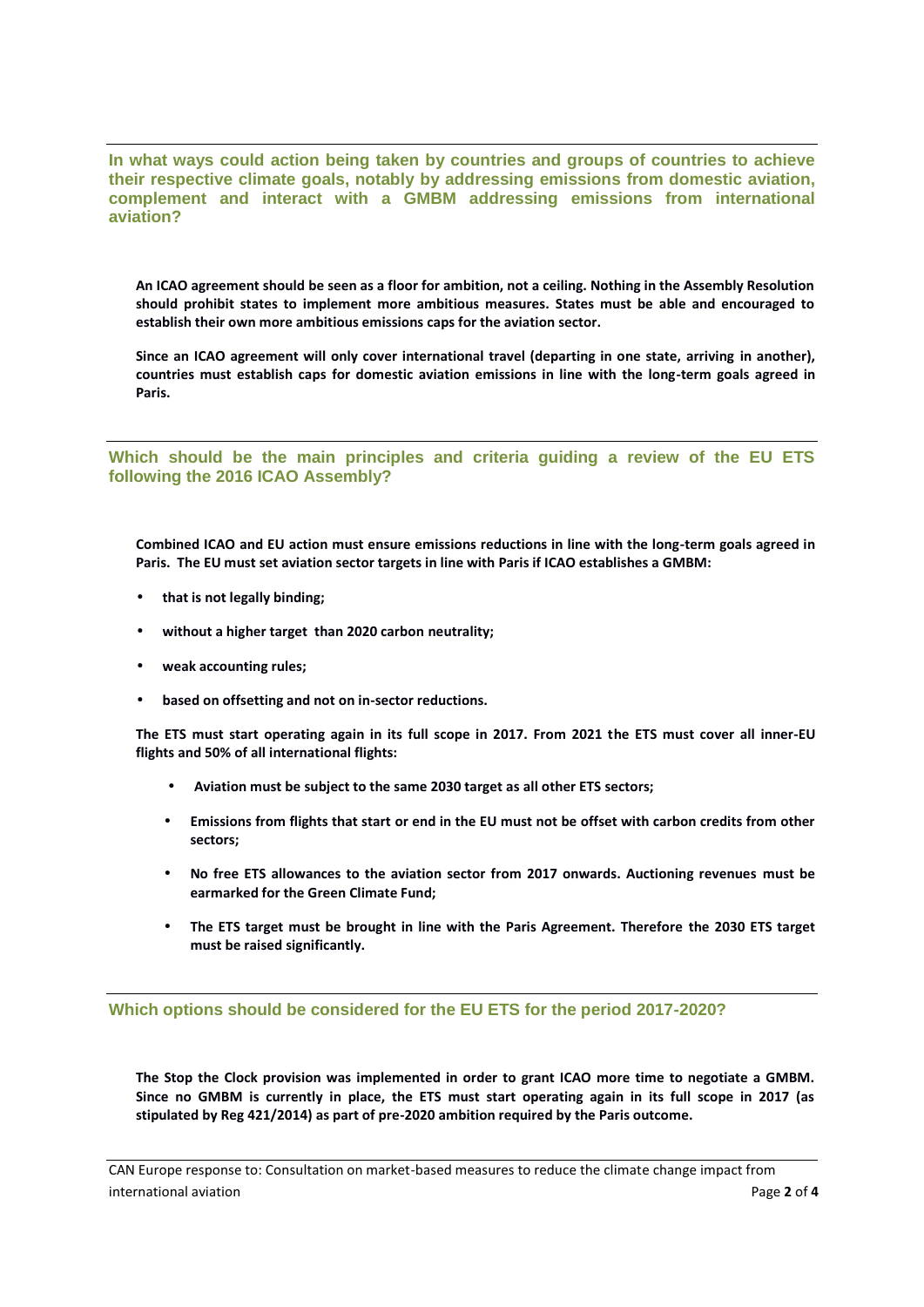## **Which options should be considered beyond 2020?**

**From 2021 onwards, the ETS must cover all inner-EU flights and 50% of all outgoing and 50% of all incoming international flights:**

- **Aviation must be subject to the same 2030 target as the other ETS sectors;**
- **No free ETS allowances must be given to the aviation sector from 2017 onwards and its auctioning revenues must be earmarked for the Green Climate Fund;**
- **Emissions from flights that start and/or end in the EU must not be compensated with international carbon offsets;**
- **The ETS target must be brought in line with the Paris Agreement. Therefore the currently proposed 2030 ETS target of minus 43% below 2005 levels must be raised significantly.**

**According to Regulation 421/2014, the Commission proposal following the 2016 ICAO Assembly should "swiftly propose measures in order to ensure that the international developments can be taken into account", and "give particular consideration to the environmental effectiveness of the EU ETS (…), including better alignment of the rules applicable to aviation and stationary installations respectively". Which elements of EU ETS could be considered in order to take into account international developments as well as to improve its environmental effectiveness (e.g. review of auctioning shares, use of international offsets – including from the new mechanism established by the Paris Agreement, etc.)?**

**The Stop the Clock provision was implemented in order to grant ICAO more time to negotiate a GMBM. Since no GMBM is currently in place, the ETS must start operating again in its full scope in 2017 (as stipulated by Reg 421/2014) as part of pre-2020 ambition required by the Paris outcome.**

**From 2021 onwards, the ETS must cover all inner-EU flights and 50% of all outgoing and 50% of all incoming international flights:**

- **Aviation must be subject to the same 2030 target as the other ETS sectors;**
- **No free ETS allowances must be given to the aviation sector from 2017 onwards and its auctioning revenues must be earmarked for the Green Climate Fund;**
- **Emissions from flights that start and/or end in the EU must not be compensated with international carbon offsets;**
- **The ETS target must be brought in line with the Paris Agreement. Therefore the currently proposed 2030 ETS target of minus 43% below 2005 levels must be raised significantly.**